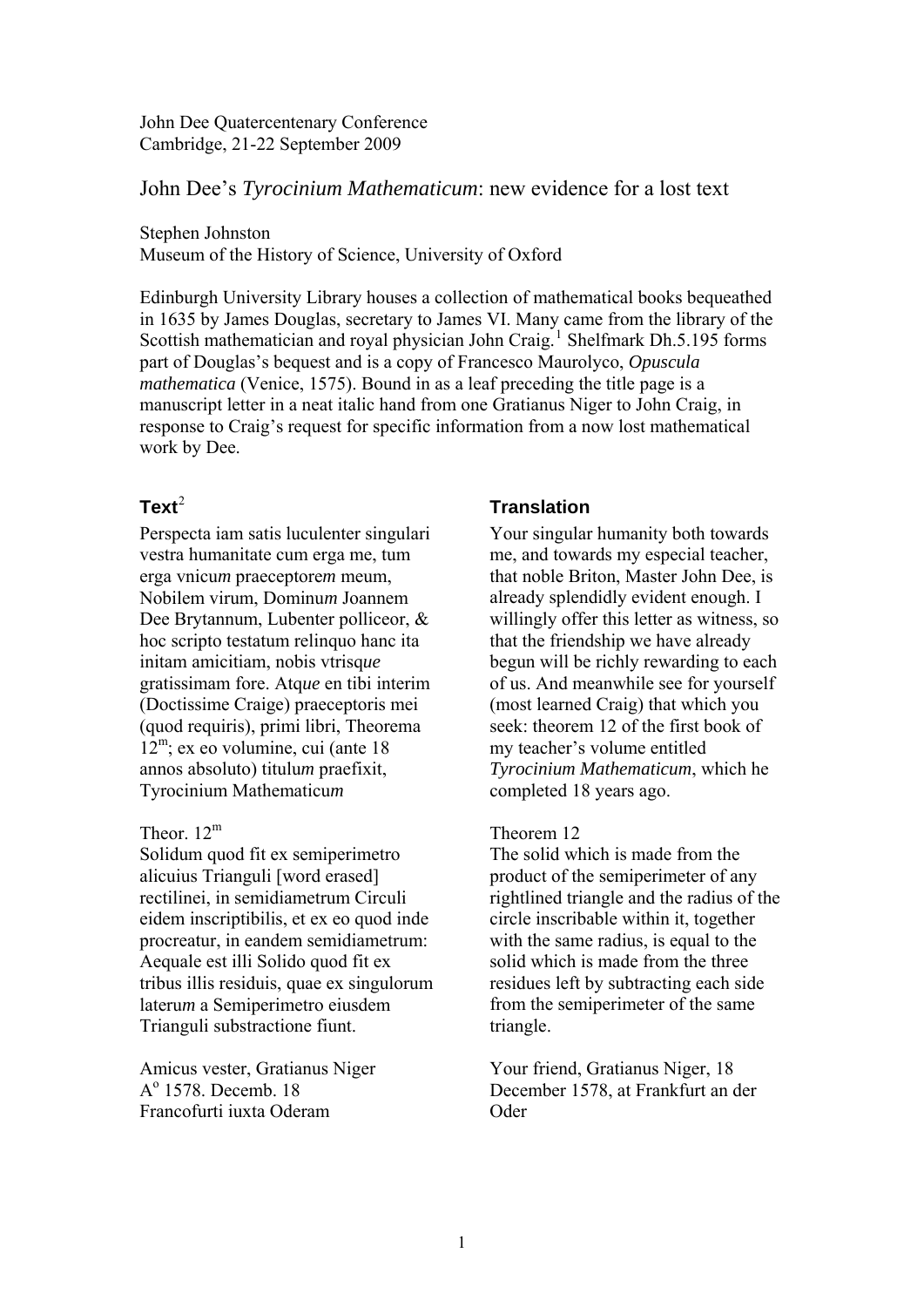## **Commentary**

Gratianus Niger, the letter's author, has not so far been traced.<sup>[3](#page-3-2)</sup> However, the recipient John Craig is well-known: he had matriculated at Frankfurt an der Oder in 1573 and became professor of mathematics and logic there before graduating MD from the University of Basel in 1580 and then returning to Scotland in about 1582 to pursue a successful medical career.<sup>[4](#page-3-2)</sup>

The date of the letter is significant. John Dee arrived in Frankfurt an der Oder on 11 December 1578 while on his 100 day journey "undertaken and performed to consult with the learned physitians and philosophers beyond the seas for her Majesties health recovering and preserving".<sup>[5](#page-3-2)</sup> Dee had evidently taken part in mathematical as well as medical discussions while in Frankfurt.



Dee's theorem is about volumes constructed from dimensions in a plane figure. By Euclid IV , 4 a circle can be inscribed in any triangle ABC. Let the triangle's semiperimeter  $\frac{1}{2}$  (AB + BC + CA) be S and the radius DE of the inscribed circle be R. Dee's theore m states  $SR^2 = (S - AB)(S - BC)(S - CA)$ 

Niger's letter provides no further evidence to reconstruct the mathematical context for this result. But there can be no doubt that it is closely related to Hero's theorem, which expresses the area of the triangle as  $\sqrt{S(S - AB)(S - BC)(S - CA)}$ .<sup>[6](#page-3-2)</sup> Dee's proposition can be readily derived from Hero's by dividing the triangle into its component parts ABD, BCD and CAD, and expressing each of these areas in terms of their longest side and the circle's radius. Dee's interest in turning a rule of measurement into solid geometry matches the focus of his annotations to Henry Billingsley's English Euclid of 1570, which begin in Book X and continue through the books of solid geometry. While Dee's mathematical style was not orthodoxly Euclidean, it may also be significant that his theorem preserves dimensional propriety by equating two solids, whereas Hero's proof required "ungeometrical" operations such as the product of two areas.<sup>[7](#page-3-2)</sup>

In addition to the enunciation of the theorem, the letter also tells us that it came from a multibook text called *Tyrocinium Mathematicum* (*TM*), dating from about 1560. No work of this title survives and it is not listed in Dee's *Compendious Rehearsall* (1592). But it is mentioned elsewhere, in an extended comment to the 1570 Euclid which Dee must have either suggested or approved. The comment appears deep in the theory of irrationals at Book X, 53, and follows a corollary translated from the edition of François Foix de Candale (Flussas). It is accompanied by a marginal note "M. Dee his booke called Tyrocinium Mathematicum":

Although I here note vnto you this Corollary out of *Flussas*, yet, in very conscience and of gratefull minde, I am enforced to certifie you, that, many yeares, before the trauailes of *Flussas* (upon *Euclides* Geometricall Elementes) were published, the order how to deuide, not onely the 6 Binomiall lines into their names, but also to adde to the 6 Residuals their due partes: and farthermore to deuide all the other irrational lines (of this tenth booke) into the partes distinct, of which they are composed: with many other straunge conclusions Mathematicall, to the better vnderstanding of this tenth booke and other Mathematicall bookes, most necesssary, were by *M. Iohn Dee* inuented and demonstrated: as in his booke, whose title is *Tyrocinium Mathematicum* (dedicated to *Petrus Nonnius*, An. 1559) may at large appeare. Where also is one new arte, with sundry particular pointes, whereby the Mathematicall Sciences, greatly may be enriched. Which his booke, I hope, God will one day allowe him opportunitie to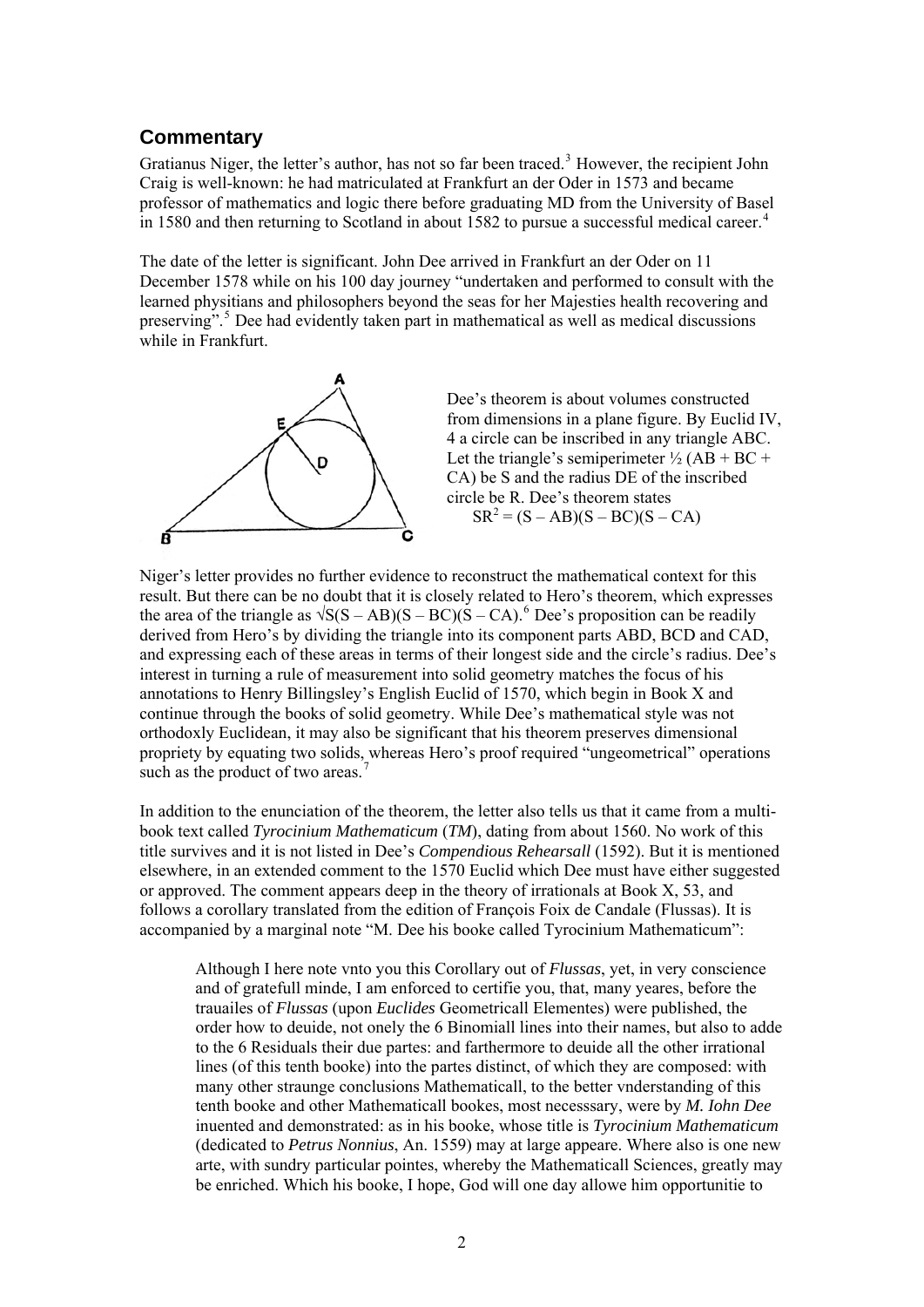publishe: with diuers other his Mathematicall and Metaphysicall labours and inuentions (f. 268r-v).

Billingsley had apparently studied *TM* and he here makes clear that it deals not only with irrationals but opens up a whole new art. This was just the direction in which Dee's Euclidean additions were aimed: "my desire is somwhat to furnish you, toward a more general art Mathematical then Euclides Elements, (remayning in the termes in which they are written) can sufficiently helpe you vnto" (f. 371r). The connection between *TM* and Dee's Euclidean contribution also exists on a pedagogical level. As a work evidently aimed at tyros, *TM* would have matched the tenor of many of Dee's additions to the *Elements*, which are often explicitly directed to young and tender students.<sup>[8](#page-3-2)</sup>

There is also a more concrete link between the content of *TM* and Dee's Euclidean annotations. The theorem excerpted in 1578 by Gratianus Niger shows that *TM* included matters of solid geometry. It most likely covered other material which Dee added to the later books of Euclid, such as the "Theoremes and Problemes (whose vse is manifolde, in Spheres, Cones, Cylinders, and other solides)" occupying a sequence of 17 pages at the end of Book XII (ff. 381v-389v).

Many modern readers of the tantalising but frustrating lists of "unprinted Bookes and Treatises, … some, perfectly finished: and some, yet unfinished" which Dee compiled in the 1590s must have wondered just how substantial these lost works really were. Billingsley's printed notice and Gratianus Niger's ability to quote a specific, identified theorem suggests that, at least in the case of *TM*, Dee's text was sufficiently complete to be shared and discussed. Moreover, it seems at least possible that Dee's notes on books X-XIII of Euclid represent further, perhaps reworked, material from this lost work.

If this interpretation of the likely character and content of *TM* is correct, it opens up some further questions. For instance, why did Dee compose an introductory work to accompany and elucidate the later stages of Euclid's *Elements* in about 1559 or 1560? As it happens, the date of composition of *TM* fits precisely into Dee's contemporary concerns and responsibilities: in about 1559 he took over the mathematical tuition of the thirteen-year-old Thomas Digges, giving him a strong reason for turning to pedagogy.<sup>[9](#page-3-2)</sup>

More generally, does this reading of the relationship between *TM* and the 1570 Euclid tell us anything new about Dee's participation in that publication? Dee's famous 'Mathematicall Praeface' is so familiar that we are apt to assume it has a natural or inevitable place before Henry Billingsley's translation. By contrast, Dee's additions to the text of the *Elements* have scarcely been considered.<sup>[10](#page-3-2)</sup> But this judgement of relative significance may reverse their chronological and causal sequence. Billingsley's translation was a major undertaking and his collection of material from ancient and modern commentators must have been a long-term project. Long before the preface was considered, Dee would have been interesting for what he could contribute to the text, with *TM* a useful source for Billingsley to mine.

It is certainly striking that Dee's additions to Euclid show little sign of the hurried composition so characteristic of the 'Praeface'. The corollaries, problems and notes are methodically organised. Dee does date his note to Book XIII, 2 on 18 December 1569, which shows that he did not simply hand over a long-established text to Billingsley. But even this was leisurely compared to his deadlines in writing the 'Praeface'. His 'Groundplat' is dated 3 February 1570 and was printed on the 25th, while the preface was completed on the 9th. Dee refers several times to being "pinched with straightnes of tyme": "the Printer, hath looked for this Praeface, a day or two" and "still the Printer awayting, for my pen staying".<sup>[11](#page-3-2)</sup> Was the 'Praeface' an afterthought, added only once Dee was already involved for his contributions to Books X-XIII? In that case, did Dee only come to write the 'Praeface' because he had earlier composed the *Tyrocinium Mathematicum* as tutor to Thomas Digges?